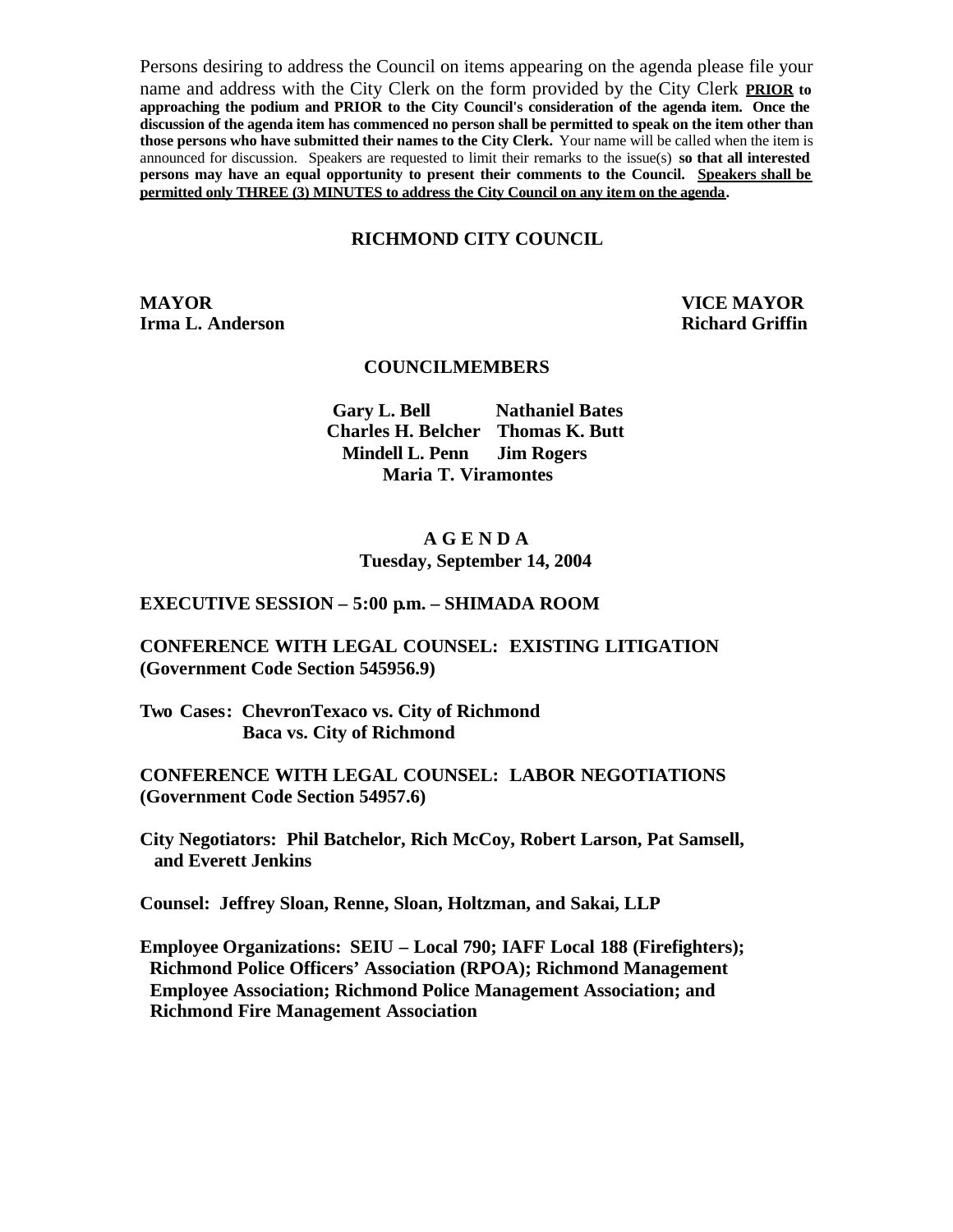# **PUBLIC EMPLOYEE PERFORMANCE EVALUATION (Government Code Section 54957)**

**Employees: City Attorney, City Clerk, and Police Investigative Officer**

**OPEN SESSION - 7:05 p.m. - COUNCIL CHAMBER**

# **A. ROLL CALL**

### **B. COUNCILMEMBER'S CODE OF CONDUCT**

**"I solemnly pledge to conduct all City matters fairly, responsibly and impartially; to carry out the business of the City in an orderly and efficient manner; to treat my colleagues, citizens, and City staff with dignity and respe ct; through debate, discussion, and dialogue instill public confidence and integrity in the process of City gove rnment; and to serve the citizens of Richmond to the best of my ability."**

### **C. APPROVAL OF MINUTES**

**C-1.** Regular meetings held July 20, 2004, and July 27, 2004.

### **D. STATEMENT OF CONFLICT OF INTEREST**

# **E. AGENDA REVIEW**

### **F. REPORT FROM CITY ATTORNEY OF FINAL DECISIONS MADE AND NON-CONFIDENTIAL DISCUSSIONS HELD DURING EXECUTIVE SESSION.**

### **G. PRESENTATIONS, PROCLAMATIONS, AND COMMENDATIONS**

- **G-1.** Presentation of a gift book by the Richmond Shimada Commission on behalf of the mayor of Shimada, Japan, the City of Richmond's sister city (Mayor Anderson 620-6503).
- **G-2.** Recognition and presentation to Eddie and Jan Menosse for their outstanding community service to the greater Richmond community and in particular to the Salesian Boys and Girls Club in Richmond. Also, that September be designated as "Eddie and Jan Menosse Month" in the City of Richmond (Vice Mayor Griffin and Councilmember Bates).
- **G-3.** Designating September as "Eddie and Jan Menosse Month" in the City of Richmond (Mayor Anderson).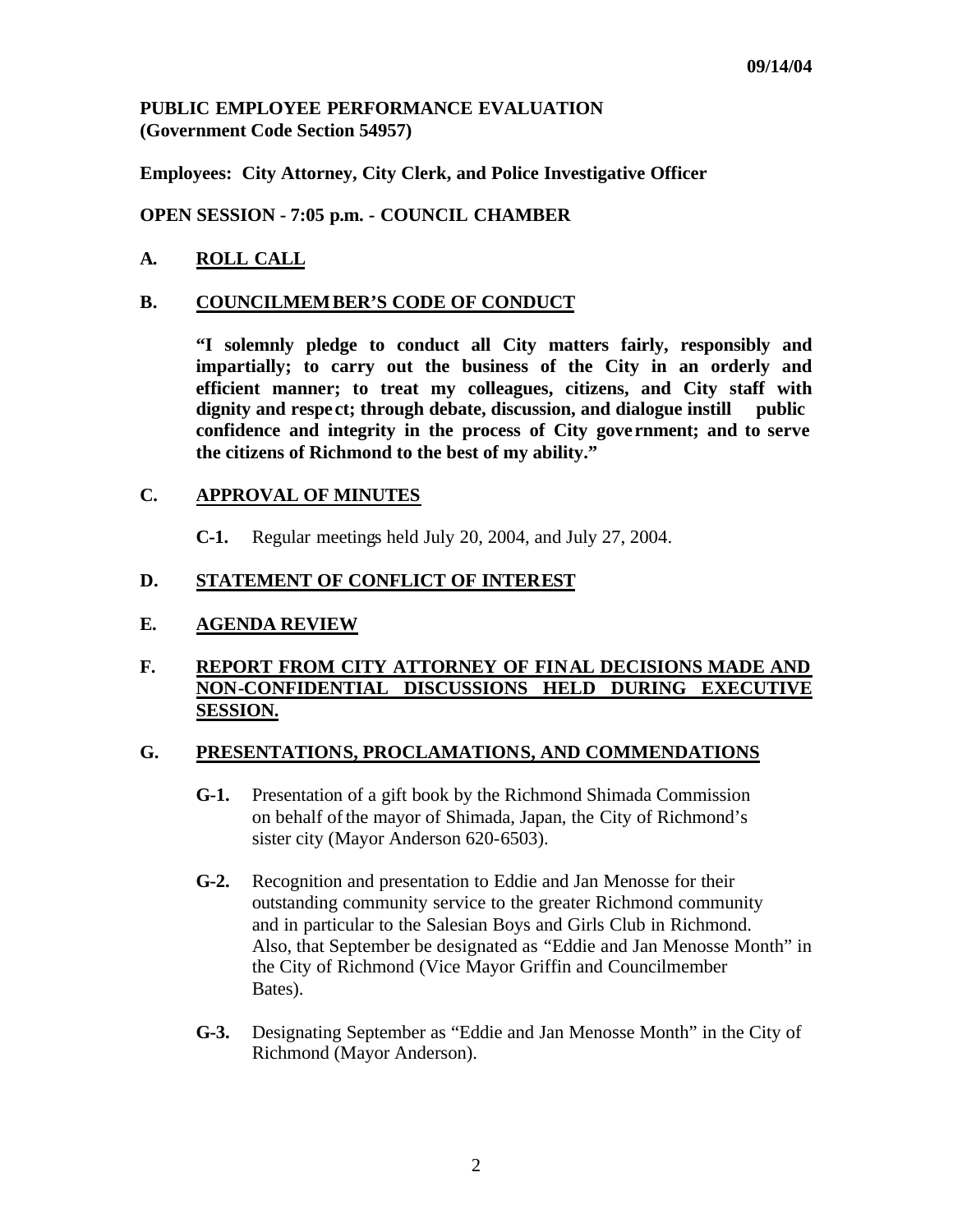# **H. REPORTS OF STANDING COMMITTEES AND MAYOR**

- **H-1.** Public Safety and Public Services Standing Committee.
- **H-2.** Finance, Administrative Services, and Economic Development Standing Committee.
- **H-3.** Rules and Procedures Standing Committee.
- **H-4.** Report from the Mayor.

### **I. CONSENT CALENDER**

**Consent Calendar items are considered routine and will be enacted, approved or adopted by one motion unless a request for removal for discussion or explanation is received from the audience or the Council.** 

#### **J. OPEN FORUM FOR PUBLIC COMMENT**

Anyone wishing to address the City Council must submit a request to the City Clerk prior to commencement of the item. **Each speaker will be limited to a Maximum of Two (2) Minutes. The Maximum Number of Requests will be limited to fifteen (15), and the total amount of time for Open Forum will be Thirty (30) Minutes. SPEAKERS MUST SPEAK ON ITEMS THAT ARE NOT ON THE AGENDA.**

### **K. PUBLIC HEARINGS**

**K-1.** Appeal by Richard and Ernest Lompa from Planning Commission approval to adopt a Mitigated Negative Declaration, a Variance from the parking standard for the parking field, and Design Review for the proposed Macdonald 80/Regional Shopping Center, located at 4500 Macdonald Avenue (Barry Cromartie 620-6751).

### **L. AGREEMENTS**

### **M. RESOLUTIONS**

### **N. ORDINANCES**

**N-1. ADOPT –** setting the Tax Rate for the Tax Override Pension Fund for Fiscal Year 2004-2005 - **First Reading** – Finance (Pat Samsell (620-6760).